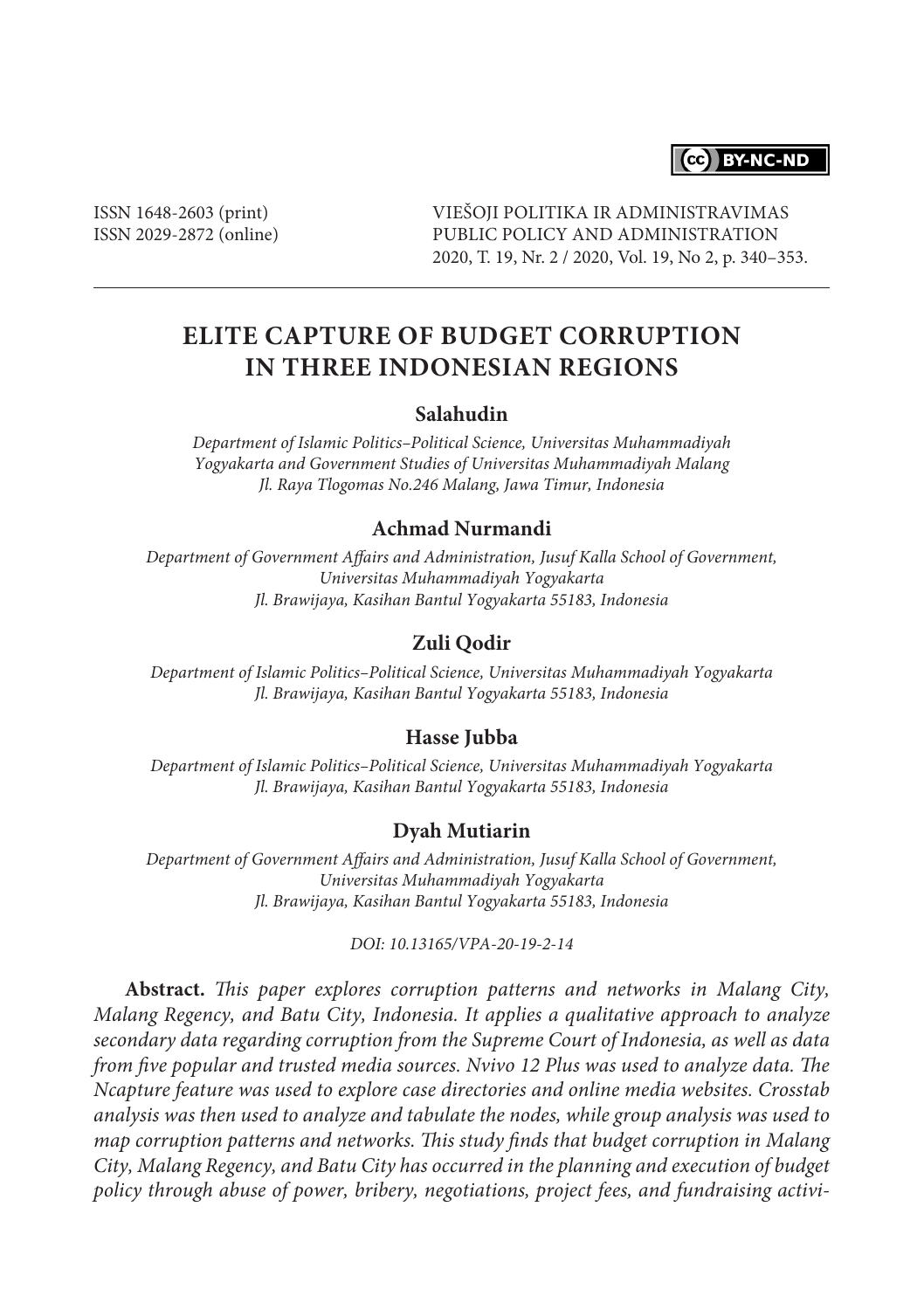*ties. Corruption in these three regions has involved elite groups: regional leaders, bureaucrats, entrepreneurs, and political communities. Further research should apply both mixed methods and a political network approach.*

**Keywords:** *elite capture, budget policy, corruption, elite groups, elite actors.*

**Raktažodžiai:** *elito dominavimas, biudžeto politika, korupcija, elito grupės, elito veikėjai*

### **Introduction**

On the one hand, the democratization and decentralization of Indonesia has been perceived as a positive step towards participative, transparent, and accountable regional governance (Cheema and Rondinelli 2008; Green 2005; Burns, Hambleton, and Hoggett 1994). However, on the other hand, this same democratization and decentralization has been seen as having a negative effect on regional governance in Indonesia (Slater 2006). Following Indonesia's decentralization, reports of corruption, collusion, and nepotism in the formulation of local budget policies have become more common (Ghimire 2019), often resulting from the pragmatic behaviors of political elites (Ghimire 2019; Shah 2006; Suprayitno and Pradiptyo 2017). When planning and implementing budget policies, political elites have frequently prioritized the interests of themselves and their allies over those of the public (Jia and Nie 2017).

The practice of corruption and bribery in three parts of East Java (Malang City, Malang Regency, and Batu City) may be illustrative of the transactional relationships through which regional leaders, bureaucrats, members of local parliament, and entrepreneurs shape budget policies to promote their own interests (Adi 2018; Yandra et al. 2018). Regional leaders and other bureaucrats "sell" government projects to the private sector. Members of local parliament seek their own place in these transactions, and thus receive bribes from both government officials and private-sector actors. Finally, privatesector actors bribe politicians and legislators to influence their decisions and thereby profit from government projects (Dorotinsky and Pradhan 2007).

This paper explores the practice of corruption and bribery in Malang City, Malang Regency, and Batu City. The practices of corruption and bribery in these three regions' budget planning illustrates the transactionalism in government policymaking, wherein informal institutions are used by executives, bureaucrats, legislators, and private-sector actors to exchange resources. To better understand this situation, this paper maps the practice of corruption and bribery in budget policymaking in Malang City, Malang Regency, and Batu City. It differs from previous studies in its perspective, focus, and approach. Existing studies have examined corruption and bribery in regional governance from the perspectives of participatory budgeting*,* clientelist politics*,* and/or cartel politics (Domai 2016; Grillos 2017; Rifai, Asterina, and Hidayani 2016), while this paper understands corruption and bribery from the perspectives of elite capture, local strongmen, and local bossism*.*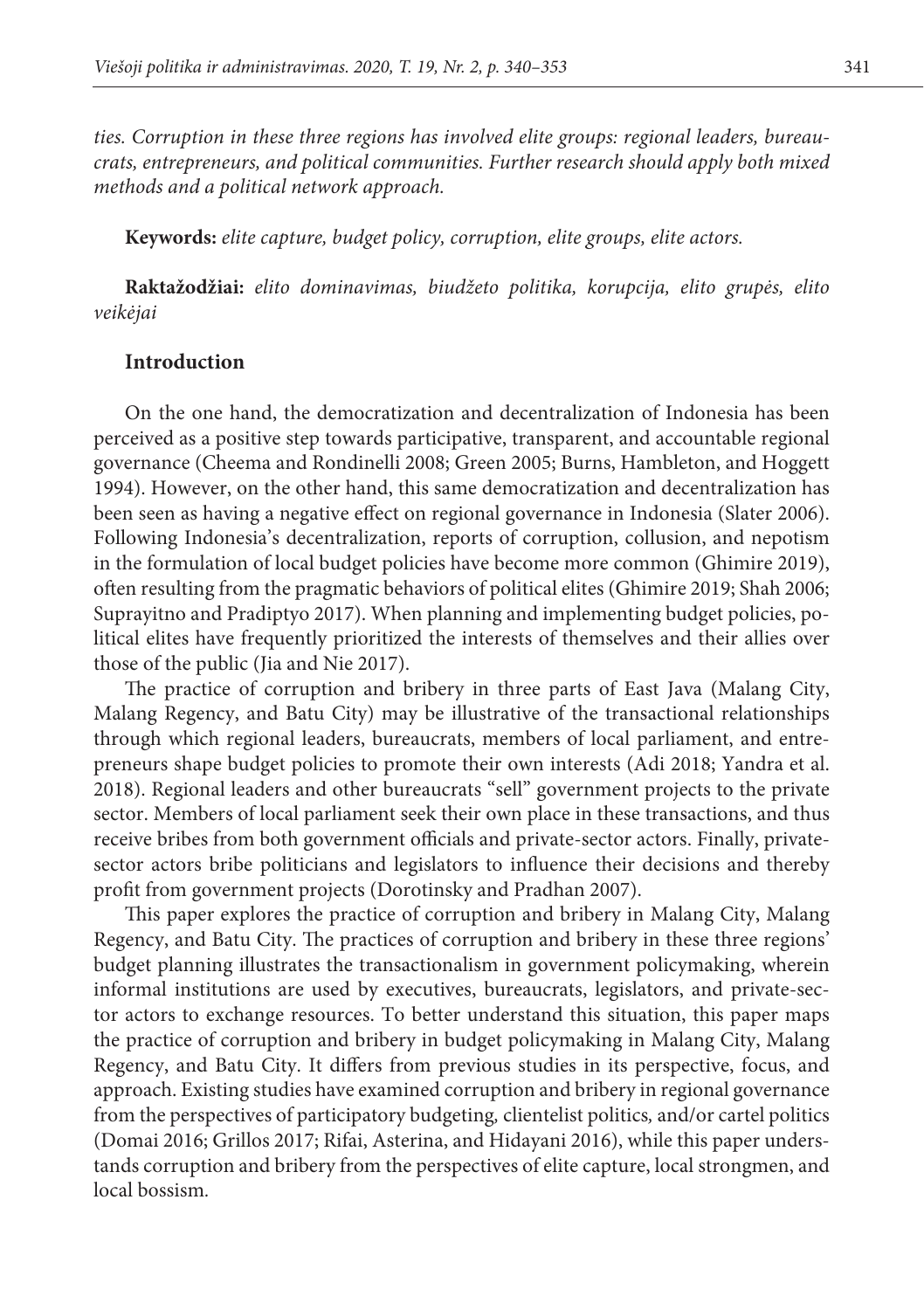Existing studies have described corruption and bribery in macro-level policies and government programs, while this paper focuses on these practices within budget planning and execution (Suprayitno and Pradiptyo 2017). Similarly, while existing studies have used qualitative data (often using the interview and observation methods) and conventional analysis, this paper derives its data from decisions of the Supreme Court of Indonesia and media coverage. This paper's discussion is divided into two sections, focused firstly on corruption practices and then on networks in Malang City, Malang Regency, and Batu City respectively.

This study focuses predominantly on the involvement of regional leaders, bureaucrats, legislators, and private-sector actors in cases of corruption and bribery in Malang City, Malang Regency, and Batu City. This paper seeks to answer the following questions: *RQ1: What are the tendencies in budget corruption in Malang City, Malang Regency, and Batu City? RQ2: What networks are involved in budget corruption in Malang City, Malang Regency, and Batu City?* To answer these research questions, a qualitative approach has been used to provide a detailed exploration and description. Data was collected from decisions regarding cases of corruption and bribery released by the Supreme Court of Indonesia. This study applied Nvivo 12 Plus' explore feature to conduct crosstab analysis, cluster analysis, comparative analysis, and group analysis*.*

# **Elite Capture and Corruption Practices in the Budget Policy of Local Government**

Elite capture refers to political elites' efforts to promote the interests of themselves and their allies in public policymaking (Waheduzzaman, As-Saber, and Hamid 2018). This phenomenon has been widely studied, including within the context of budget policy (Bardhan and Mookherjee 2012; Sheely 2015). According to Dutta (2009), corruption, bribery, and transactional interactions between political elites and private-sector actors in budgeting are all manifestations of elite capture. Meanwhile, Rumbul, Parsons, and Bramley (2018) define elite capture as the dominance of political elites in all stages of the budgeting process, often resulting in budget policies that fail to promote the public good.

Many studies have examined the practice of elite capture within the context of decentralization, noting that political decentralization can fail when political elites abuse their power and authority to redirect resources (budget policies, development programs, natural resources) to benefit themselves, their political allies, and their business associates (Bardhan and Mookherjee 2012; Chowdhury and Yamauchi 2010; Lucas 2016). Decentralization is intended to grant greater power and authority to the common people and to improve political participation, thereby enabling them to access public services and to improve public facilities. However, where elite capture exists, this goal cannot be realized (Slater 2006). In such cases, political elites attempt to limit public involvement in decision-making processes while simultaneously seeking to position themselves and their allies more advantageously, particularly in budget policy governance (Wong 2010).

In budget governance, corruption may occur during planning, execution, and auditing*.* This study, thus, investigates all three of these aspects of budgeting. Dorotinsky and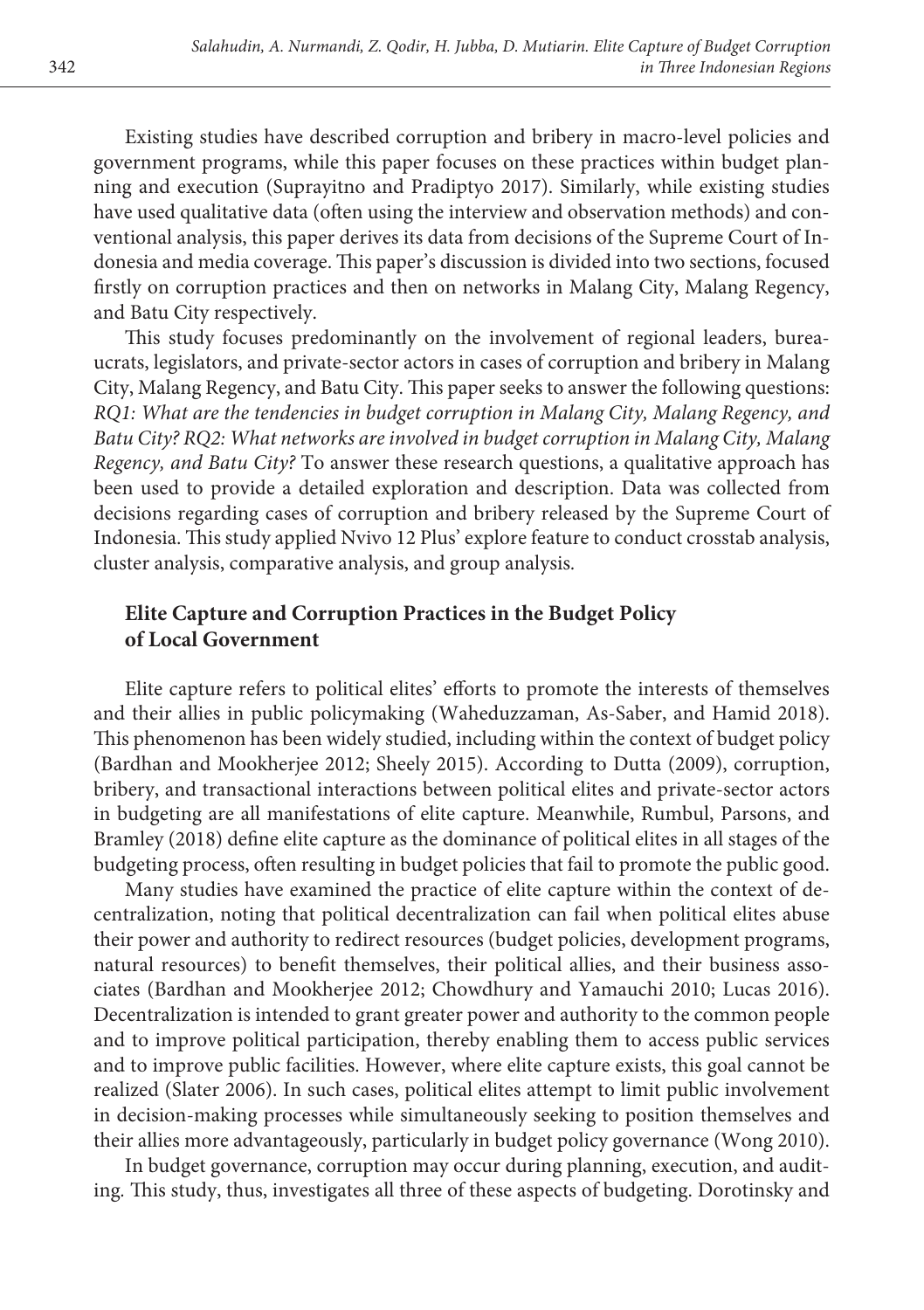Pradhan (2007) specifically define the politics of the public financial management system as involving policy actors' politics in all aspects of budgeting, including in planning and in execution. According to Dorotinsky and Pradhan (2007), corruption may occur at every level and involve persons with the specific authority and power to influence government budgets and advance particular interests, be they personal, organizational, normative, or public. Legislators, government officials*,* elected officials, and entrepreneurs establish transactional relationships, through which they introduce corruption, collusion, and nepotism into budget governance. The following section describes the political practices and linkages of policy actors within the context of budget governance, with a focus on corruption in budget planning and execution.

*First*, corruption in budget planning*.* The drafting of budget policies is closely linked to political influence and dominance, and involves executive and legislative bodies as well as civil society, which seek to obtain political power and implement policies that advance their own interests (Yandra et al. 2018). The policy-planning activities of formal institutions are influenced by various interests, including those of non-formal institutions, and thus require negotiation and compromise to benefit those involved (Rubin 2019, 90).

*Second,* corruption in budget execution. Dorotinsky and Pradhan (2007) write that corruption in budget execution refers to corruption that occurs during the administration and implementation of government budgets. They recognize several categories of corruption in budget execution, namely: bribery, corruption of project funds, corruption in the disproportionate distribution of government funds and/or activities, and corruption in the provision of public services.

### **Trends in the Budget Corruption of Three Indonesian Regions**

This study finds that corruption has occurred in different parts of the budgeting process in Malang City, Malang Regency, and Batu City. In Batu City and Malang Regency, corruption is most common in the execution stage (61.64% and 25.37%, respectively). Meanwhile, in Malang City, corruption is most prominent in the planning stage (Figure 1).



*Figure 1.* **Corruption in Three Cities, by Stage**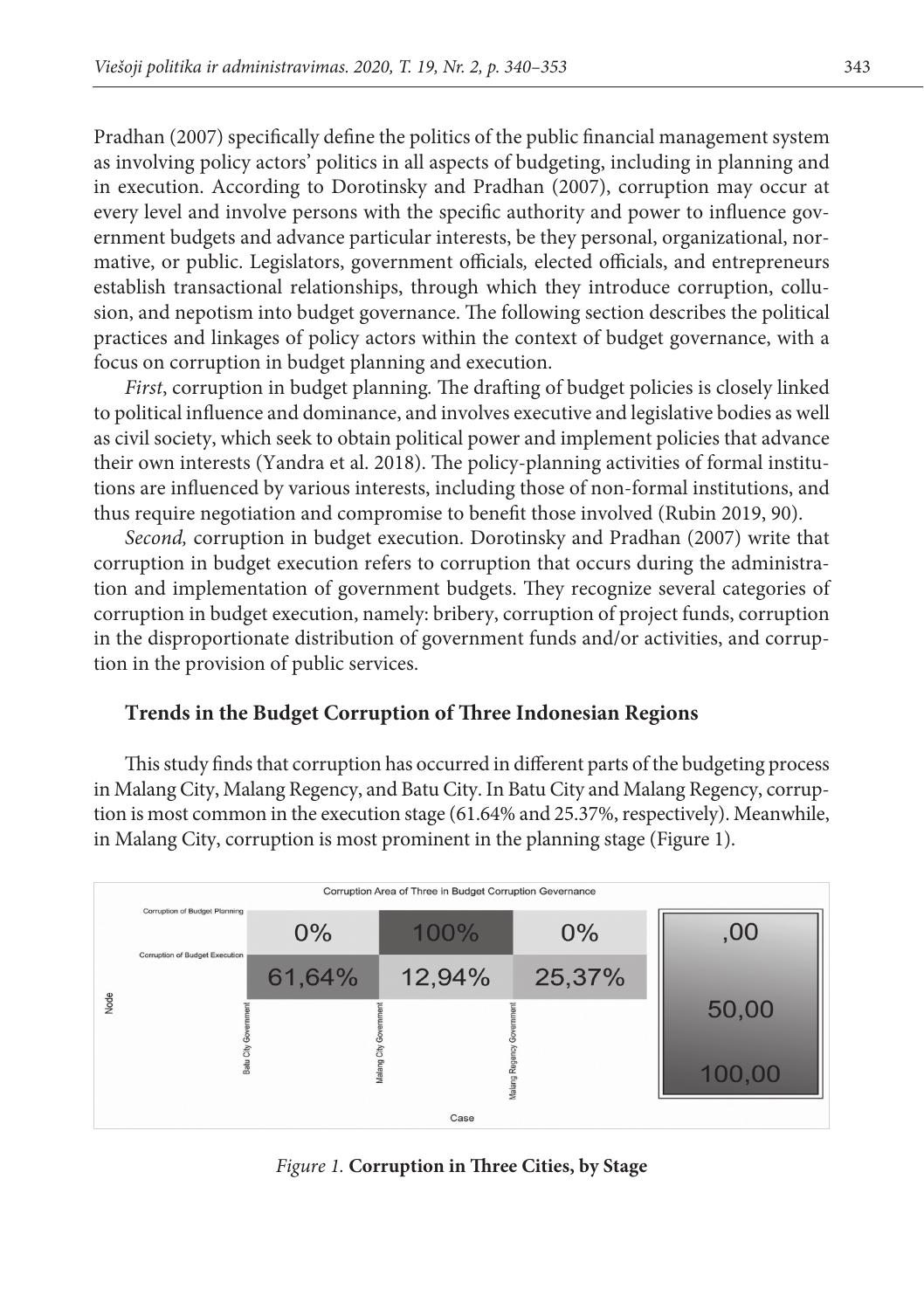The practice of corruption in budget execution in Malang Regency and Batu City shows that political elites have used it as an arena for political negotiations and transactions that enable them to mobilize, monopolize, and direct policy resources to benefit themselves and their allies (Alatas et al. 2013; Bardhan and Mookherjee 2012). This reinforces previous findings that political elites in the executive and legislative branches establish transactional relationships at every level of budget policy, which facilitate their acts of corruption (Adi 2018).

Elites' transactional relationships are established through the politics of dominance and cooption during the course of budget planning (Aspinall 2014; Dorotinsky and Pradhan 2007; Miller 2012). These transactional relationships, as well as the politics of dominance and cooption in budget planning, may be understood as illegal political activities that promote corruption (Aspinall and van Klinken 2011). Furthermore, the practice of corruption among the political elites in Malang Regency and Batu City is illustrative of elite capture, with regional leaders and bureaucrats abusing their power and authority to direct government projects and budgets to benefit themselves and their allies (Chowdhury and Yamauchi 2010; Dutta 2009; Fazekas and Tóth 2019).

In Malang City, corruption predominantly occurs in budget planning (Figures 1, 2). This corruption in budget planning is linked to corruption in budget execution, indicating the corruption of Malang's political elites (Dorotinsky and Pradhan 2007; Santiso 2005). Although corruption amongst the elites in budget execution is limited, it indicates that the elites work during planning to secure projects and funds in a way that supports their interests (Dorotinsky and Pradhan 2007). This also suggests that corruption in budget policy has been systematic in Malang City, with elites designing projects and activities (from the planning through to the execution stages) to facilitate corruption. This finding shows that elites consciously design policies to advance the interests of themselves and their allies, thereby enabling them to access government funds (Farhan 2018; Yandra et al. 2018).

Although the areas of corruption differ in Malang City, Malang Regency, and Batu City, these three regions have similarities in their corruption. Malang Regency differs somewhat in that fundraising activities for incumbents are more prone to corruption*.* In Malang City, meanwhile, corruption is commonplace in budget planning activities, which is not the case in Malang Regency and Batu City. Corruption also occurs in almost every part of budget execution in Malang City, except for fundraising (Figure 3)*.* This finding confirms that corruption in budget planning serves as an initial step towards guaranteeing that political elites direct and control funds in a way that benefits themselves and their allies (Montambeault and Goirand 2016; Rumbul et al. 2018; Sheely 2015).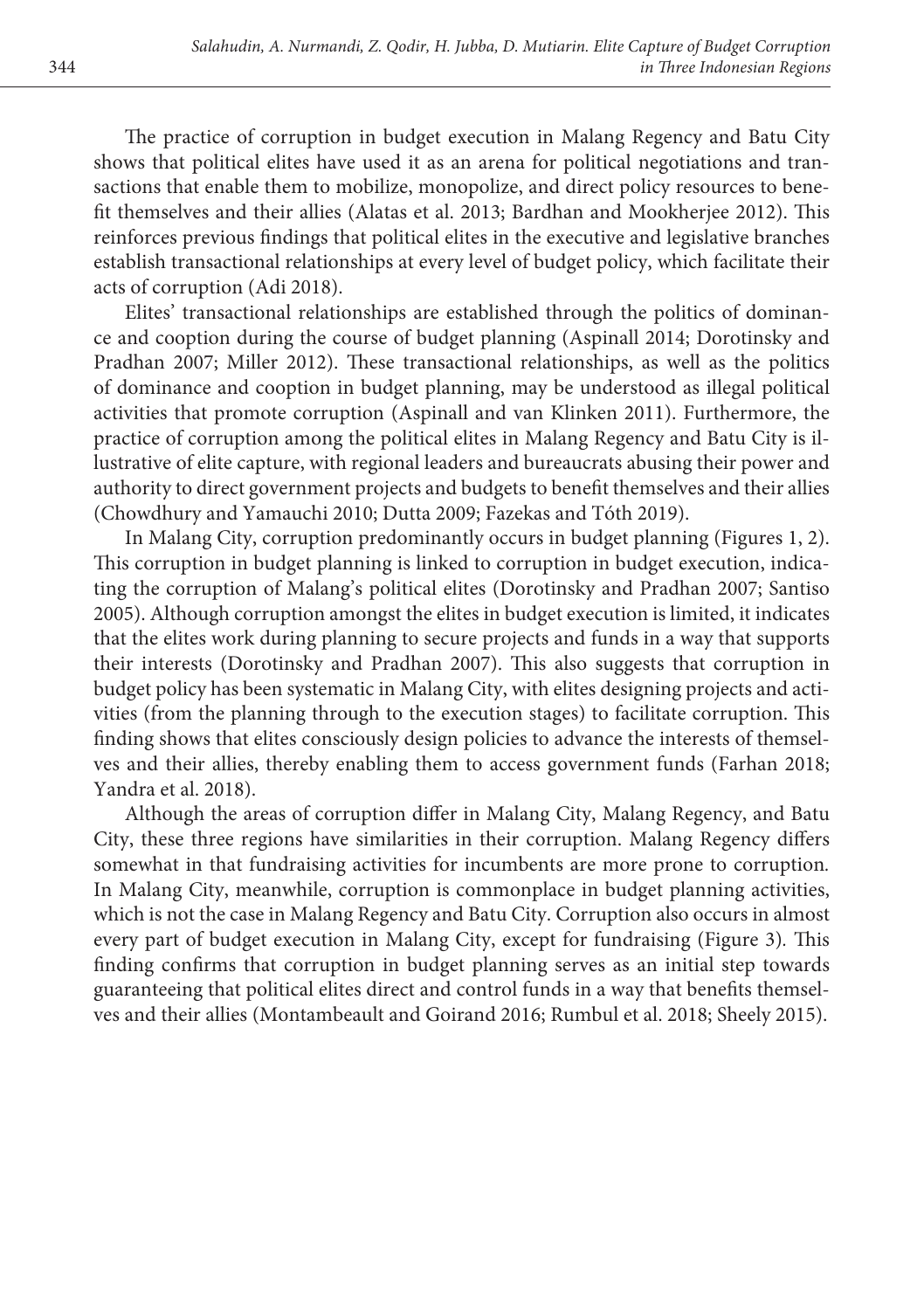

*Figure 2.* **Corruption Patterns in Three Cities' Budget Planning Processes**

As demonstrated in Figure 3, in Batu City, budget corruption involves abuse of power (66.95%), bribery (45.71%), lobbying (69.4%), and project fees (75.37%). In Malang Regency, meanwhile, corruption takes the form of abuse of power (21.89%), bribery (21.43%), fundraising (100%), lobbying (11.02%), and project fees (11.82%). In Batu City, corruption of project fees is most prominent, while corruption in fundraising activities is most common in Malang Regency. These activities both show that regional leaders use their power and authority to mobilize funds to promote the interests of themselves and their elite allies (Rumbul et al. 2018; Sheely 2015; Dasgupta and Beard 2007).



*Figure 3.* **Corruption Patterns in the Budget Execution Processes in Three Regions**

Overall, five types of corruption occur in these three regions: abuse of power, bribery, lobbying, fundraising, and project fees (Dorotinsky and Pradhan 2007). These practices show that political elites who become involved in corruption prioritize activities that offer themselves personal benefits and incomes (Montambeault and Goirand 2016; Nurmandi 2017; Waheduzzaman, As-Saber, and Hamid 2018).

The abuse of power by elites in these three regions is perpetrated by local elites (regional leaders, legislators, and bureaucrats) who use their power and authority to formulate budget policies that promote the interests of themselves and their allies (Dasgubta and Beard 2007). In practicing corruption, elites conduct political communications and ne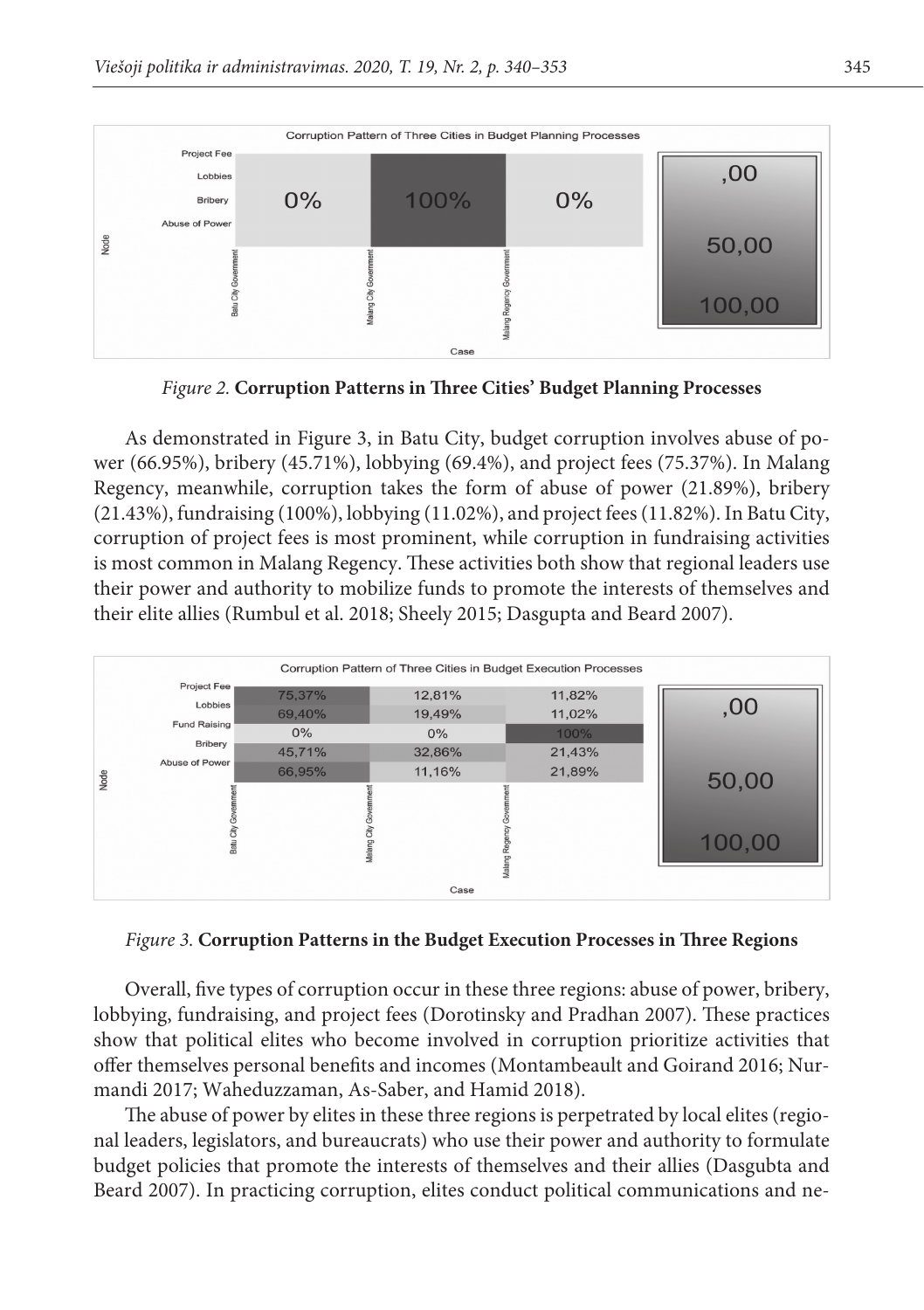gotiations over the course of their budget planning activities (Dorotinsky and Pradhan 2007). Communication between regional leaders, legislators, and bureaucrats enables them to communicate and work together to promote corruption and collusion, thereby ensuring that the budget can be used to promote the interests of themselves and their allies (Aspinall and van Klinken 2011; Berenschot 2018; Ibrahim, Yusoff, and Koling 2018; Trantidis and Tsagkroni 2017).

One result of elites' abuse of power is bribery, whereby transactional interactions between regional leaders, legislators, bureaucrats, and private-sector actors are used to guarantee access to public projects and funds. Private-sector actors will often provide bribes to regional leaders and bureaucrats, which are then channeled to members of the legislature. In other cases, a specific portion of public funds are earmarked for regional leaders and political elites (Ghimire 2019). This illustrates the corruption networks prevalent in budget policies (Gong and Zhou 2015).

Private-sector actors' lobbying of bureaucrats, regional leaders, and legislators can result in corruption during budget policymaking (Kostiuchenko 2014). In such cases, elites serve as interlocutors, facilitating communications between private-sector actors, regional leaders, and members of parliament (Frye 2002). Lobbying activities are done by bureaucrats in Batu City and Malang City, while in Malang Regency this involves bureaucrats and political communities (Rendra Center). In Malang Regency, private-sector actors establish communications and negotiate projects with bureaucrats and political communities. Representing the interests of the local leader, they then select private-sector actors who are willing to provide bribes to legislators and who are willing to share a portion of the project fees with regional leaders (Frye 2002; Kostiuchenko 2014).

The distribution of "project fees"—a portion of public funds made available to regional leaders and bureaucrats by private-sector actors (Dorotinsky and Pradhan 2007)—is commonplace in Malang City, Malang Regency, and Batu City. These fees are expected by bureaucrats, and are guaranteed through the abuse of power, bribery, and lobbying activities (Tans 2011; Thurmaier and Willoughby 2001). In Batu City, for example, the mayor demanded 500 million rupiahs from a 5.26-billion-rupiah project. Meanwhile, in Malang City, a member of local parliament asked for 1% of the regional budget, which was allocated through the diversion of waste management funds as well as an ongoing Islamic Center project. To become involved in these projects, private-sector actors were required to pay bribes to legislators and be willing to provide project fees to the regional leader. Meanwhile in Malang regency, the regional leader used bureaucrats and a local political community (the Rendra Center) to demand that private-sector actors involved in a Department of Education project paid project fees; the Rendra Center thus offered these projects to private-sector actors who were willing to provide a share to the regional leader (Arias 2018).

Fundraising is commonly used for corruption in Malang Regency, but not in Malang City or Batu City. In this case, fundraising refers to efforts by regional leaders to collect money for public projects through local bureaucrats and political communities (in this case, the Rendra Center). Such fundraising efforts allow political elites to monopolize and coopt the government budget, which in turn promotes corruption in policy imple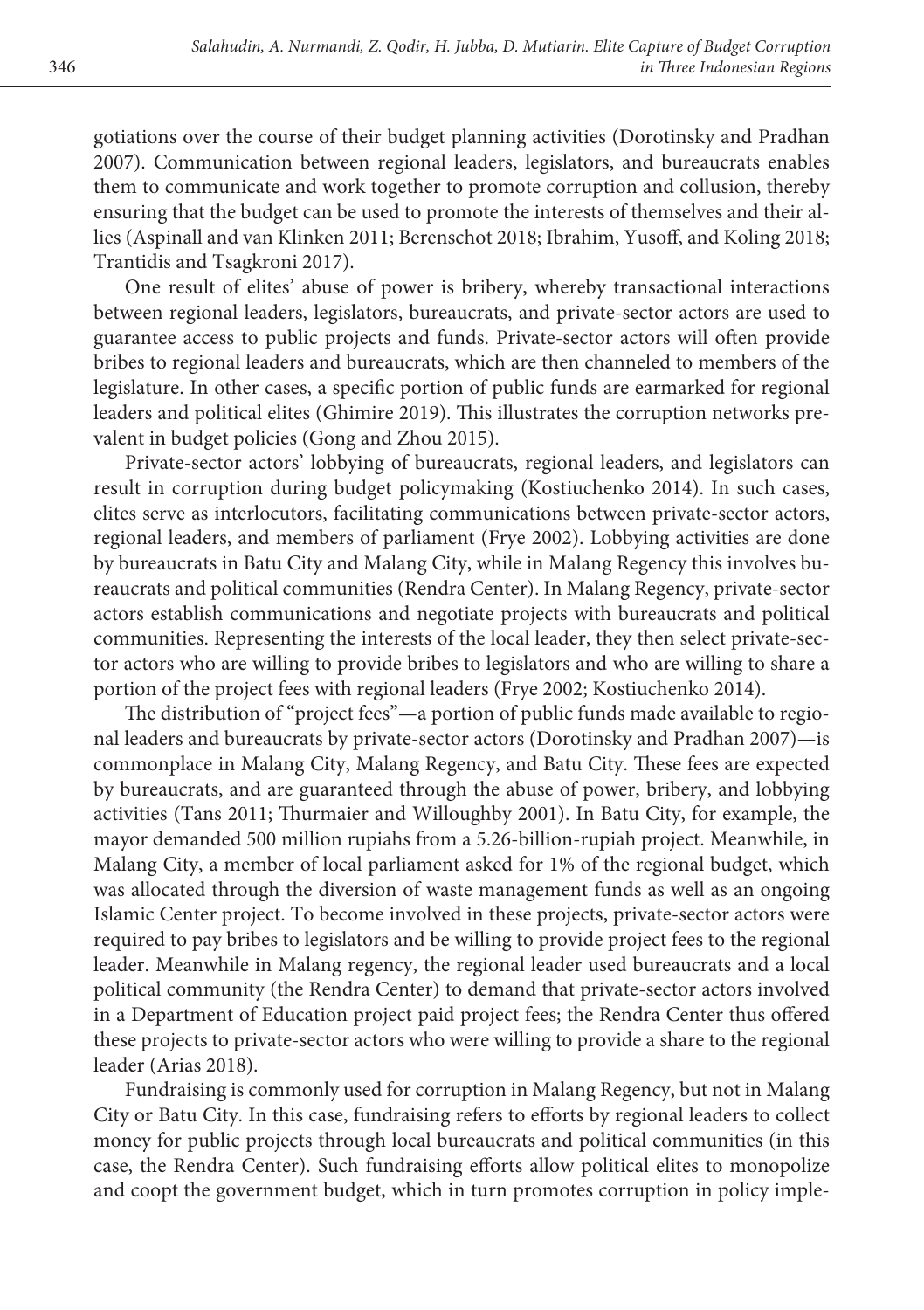mentation and regional development (Sarwono et al. 2018). Funds raised in such a manner are generally used by regional leaders during their re-election campaigns, illustrating the role of clientelism in corruption (Aspinall 2014; Aspinall and van Klinken 2011).

### **Networks of Corruption in the Budget Policies of Three Indonesian Regions**

The corruption networks involved in budget policies in Malang City, Malang Regency, and Batu City involve private-sector networks (local bosses), political communities, regional leaders, government officials, and legislators (Figure 4). These five groups of elites have created corrupt and transactional networks that enable them to practice corruption in their budget planning and execution activities (Tans 2012). Each of these groups acts in accordance with their own position, power, and authority in order to reinforce networks and facilitate further corruption (Montambeault and Goirand 2016).



*Figure 4.* **Elite Group Networks in Budget Corruption in Three Regions**

Figure 4 shows the intensity with which elite groups act corruptly in their budget policy planning and execution activities in Malang City, Malang Regency, and Batu City. In Malang City, corruption during budget policy planning involved legislators more prominently than other elites. Where in Malang Regency and Batu City legislators rarely take an active role in corruption, in Malang City 98% of legislators have been involved in corruption networks; bureaucrats (24%) and regional leaders (22%) have also been prominently involved. This shows that legislators have taken an active role in the communications between bureaucrats and private-sector actors, thereby enabling bribery to occur. In one prominent case, for example, bribery involved the Director of the Department of Public Works, the Regional Secretary of Malang City, and forty-one legislators; the Mayor of Malang directed these bureaucrats to fulfill legislators' demands for bribes. Meanwhile, private-sector actors were less involved in bribery (11.00%), showing that the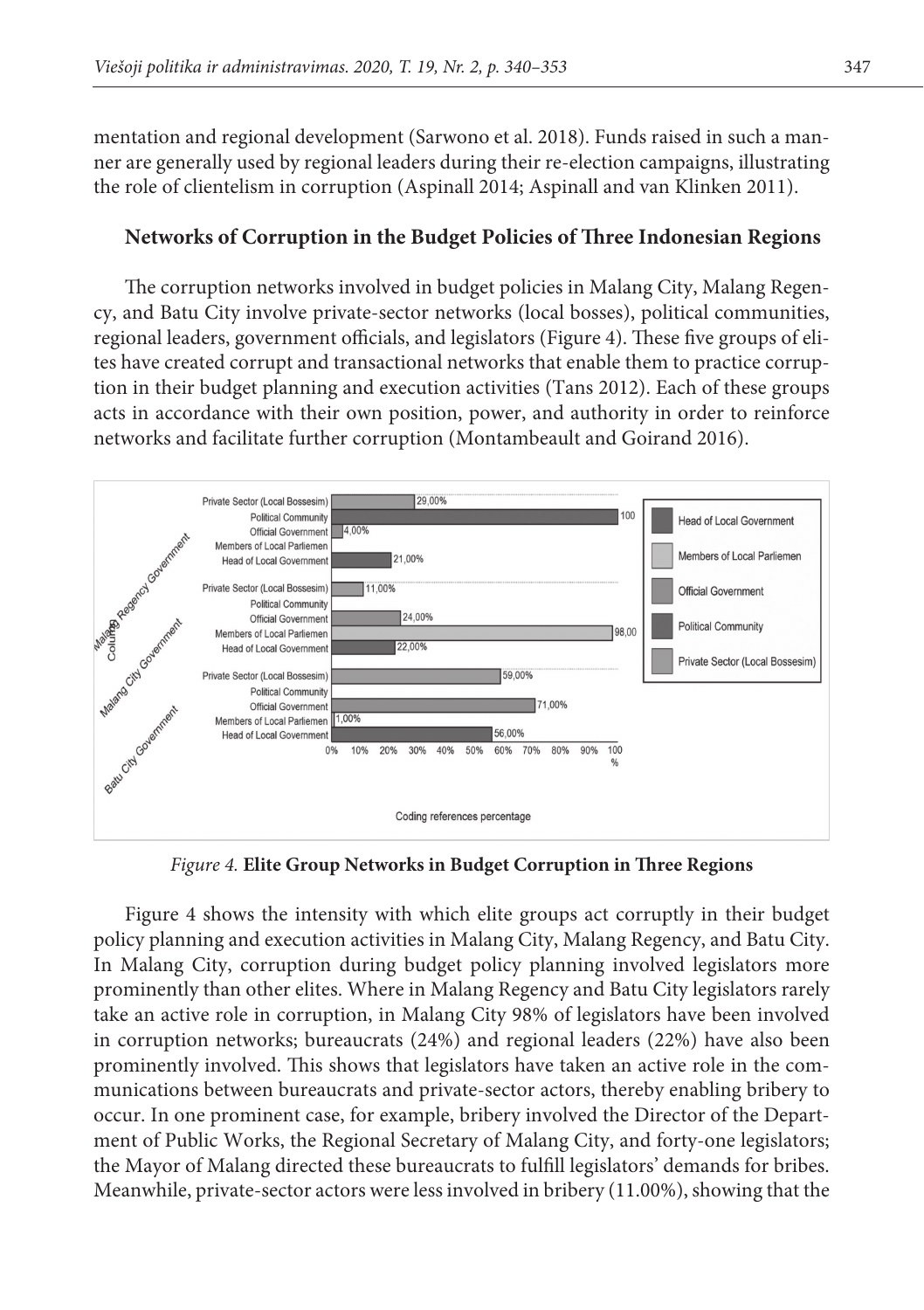private sector has not taken a dominant role in corruption despite being involved in the practice (Sidel 2016).

In Malang Regency, the role of political communities (particularly the Rendra Centre) has been particularly important. The Rendra Centre is a political community that consists of the clients of Malang's regent, who come from a range of backgrounds (including contractors, political parties, journalists, activists, academics, and consultants). This community has served as an interlocutor between bureaucrats (4%), private-sector actors (29%), and regional leaders (21%). It has also functioned to support the regent in Malang Regency's government offices (Bardhan and Mookherjee 2012). Interestingly, in Malang Regency legislators have not been found to be actively involved in budget corruption.

The intensity of corruption in Batu City was particularly high among bureaucrats (71%), showing that bureaucrats have an important role in corruption as mediators between the private-sector actors and regional leaders. As interlocutors, bureaucrats negotiate and communicate with private-sector actors and involve them in government projects as partners (Aspinall and van Klinken 2011). Bureaucrats also ensure that private-sector actors are willing to allocate funds from their projects to the regional leader. Private-sector actors are also heavily involved in corruption networks (59%), showing that they are responsive to the demands of bureaucrats and regional leaders. Regional leaders similarly have a high level of involvement (56%), indicating that they actively communicate with bureaucrats and private-sector actors. Finally, legislators have lower levels of involvement (1%), suggesting that they are not actively involved in the process (despite some legislators having benefited from corruption). All of this demonstrates the role of elites in the corruption of the budget policies of local governments (Bardhan and Mookherjee 2012).

## **Conclusion, Implications, and Future Research**

- 1. Budget corruption in Malang City, Malang Regency, and Batu city occurs during both the planning and execution stages. In Malang Regency and Batu City, it is limited to the execution stage, while in Malang City it occurs during both budget planning and execution. Meanwhile, in Malang Regency, corruption occurs during fundraising activities; this does not occur in Malang City and Batu City. However, these regions do share similarities. Corrupt practices in all three regions may be classified as abuse of power, bribery, lobbying, project fees, or fundraising for government organizations.
- 2. Corruption in Malang City, Malang Regency, and Batu City has involved elite groups, namely regional leaders, bureaucrats, legislators, private-sector actors, and political communities. Each of these groups have taken their own role in local corruption networks.
- 3. Elite capture and corruption is part of a broader problem that has a deleterious effect on budget administration. Experiences in Malang City, Malang Regency, and Batu City show that steps must be made towards improving budget policy and hindering the creation of corruption networks, i.e., networks of elites (regional leaders, bureaucrats,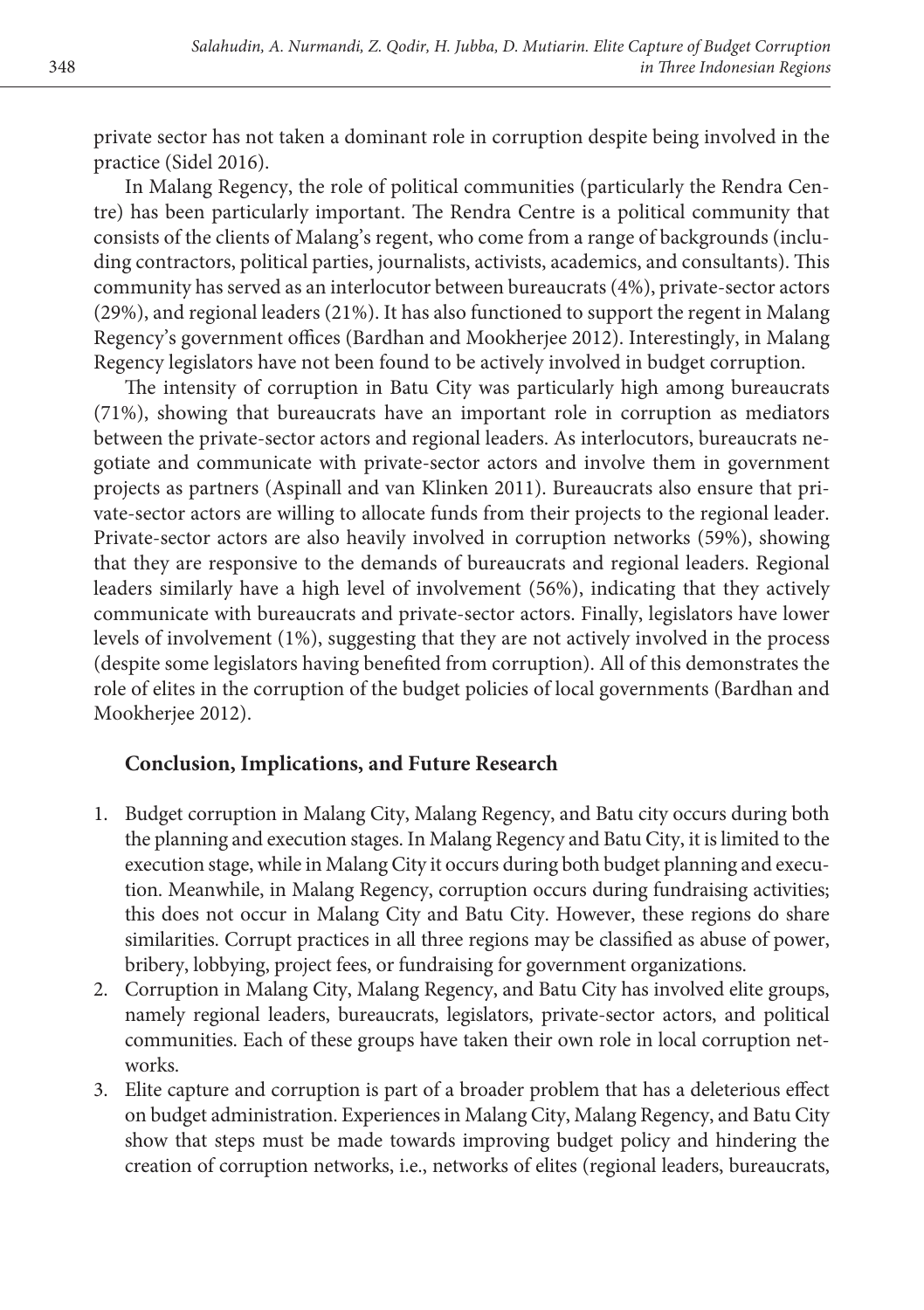legislators, private-sector actors, and political communities) that seek to coopt local budgets to benefit themselves.

4. This paper emphasizes that elite capture and budget corruption are linked phenomena, with elite capture being used to describe the elites' corrupt activities during policy planning and execution. This paper has also successfully shown that elites establish networks that facilitate their corruption of government funds.

# **References**

- 1. Adi, Priyo Hari. 2018. "Rent-Seeking Behaviour in Local Government Budget in Indonesia." PhD diss., Victoria University. http://vuir.vu.edu.au/37844/.
- 2. Alatas, Vivi, Abhijit Banerjee, Rema Hanna, Benjamin A. Olken, Ririn Purnamasari, and Matthew Wai-poi. 2013. "Does Elite Capture Matter? Local Elites and Targeted Welfare Programs in Indonesia." *HKS Working Paper No. RWP13-008*. https://dx.doi. org/10.2139/ssrn.2326703.
- 3. Arias, Enrique Desmond. 2018. "Criminal Organizations and the Policymaking Process." *Global Crime* 19 (3-4): 339–61. https://doi.org/10.1080/17440572.2018.1471990.
- 4. Aspinall, Edward. 2014. "WHEN BROKERS BETRAY: Clientelism, Social Networks, and Electoral Politics in Indonesia." *Critical Asian Studies* 46 (4): 545–70. https://doi.or g/10.1080/14672715.2014.960706.
- 5. Aspinall, Edward, and Gerry van Klinken, eds. 2011. *The State and Illegality in Indonesia*. Leiden: Brill. https://doi.org/10.26530/oapen\_368290.
- 6. Bardhan, Pranab K., and Dilip Mookherjee. 2012. "Political Clientalism and Elite Capture: Theory and Evidence from West Bengal, India." *WIDER Working Paper 2012/097*, 1–41. Helsinki: UNU-WIDER. http://emlab.berkeley.edu/users/webfac/bardhan/papers/clientcapaug2012.pdf.
- 7. Berenschot, Ward. 2018. "Informal Democratization : Brokers, Access to Public Services and Democratic Accountability in Indonesia and India." *Democratization* 26 (2): 208–24. https://doi.org/10.1080/13510347.2018.1512590.
- 8. Burns, Danny, Robin Hambleton, and Paul Hoggett. 1994. *The Politics of Decentralisation: Revitalising Local Democracy*. London: Palgrave. https://doi.org/10.1007/978-1- 349-23397-7.
- 9. Cheema, G. Shabbir, and Dennis A. Rondinelli. 2008. "Decentralizing Governance: Emerging Concepts and Practices." *Publius: The Journal of Federalism* 38 (4): 741–43. https://doi.org/10.1093/publius/pjn003.
- 10. Chowdhury, Shyamal, and Futoshi Yamauchi. 2010. "Has Decentralization in Indonesia Led to Elite Capture or Reflection of Majority Preference?" *JICA-RI Working Paper No. 14*. https://www.jica.go.jp/jica-ri/publication/workingpaper/jrft3q00000022x1-att/ JICA-RI\_WP\_No.14\_2010.pdf.
- 11. Dasgupta, Anirudhha, and Victoria A. Beard. 2007. "Community Driven Development, Collective Action and Elite Capture in Indonesia." *Development and Change* 38 (2): 229–49. https://doi.org/10.1111/j.1467-7660.2007.00410.x.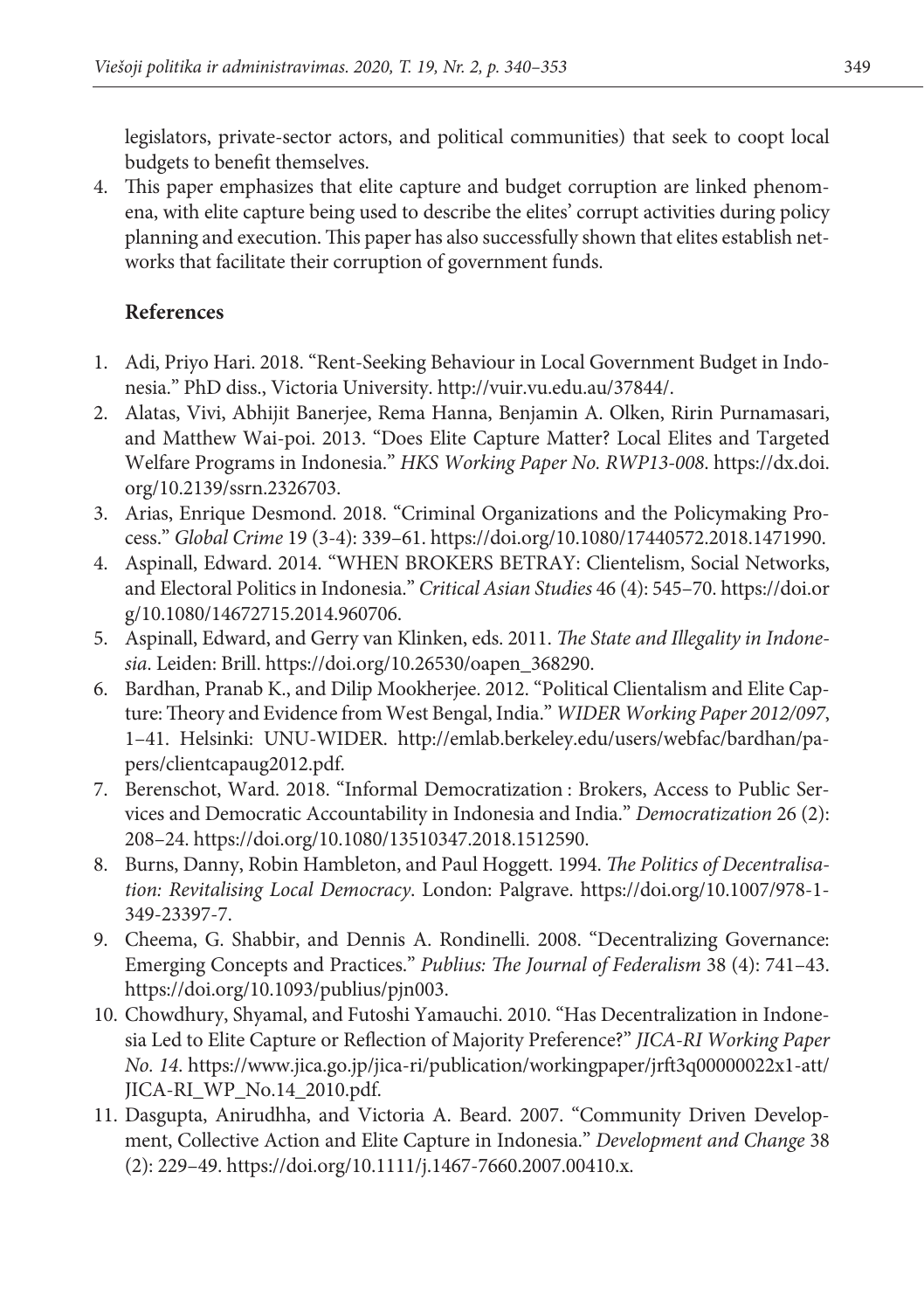- 12. Domai, Tjahjanulin. 2016. "Public Participation in Budgeting Process at Local Government in Indonesia." *Russian Journal of Agricultural and Socio-Economic Sciences* 12: 86–90. https://doi.org/10.18551/rjoas.2016-12.11.
- 13. Dorotinsky, William, and Shilpa Pradhan. 2007. "Exploring Corruption in Public Financial Management." In *The Many Face of Corruption: Tracking Vulnerabilities at the Sector Level*, edited by J. Edgardo Campos and Sanjay Pradhan, 267–294. Washington, DC: The Word Bank.
- 14. Dutta, Diya. 2009. *Elite Capture and Corruption: Concepts and Definitions*. National Council of Applied Economic Research. https://www.academia.edu/237917/Elite\_ Capture\_and\_Corruption\_Concepts\_and\_Definitions.
- 15. Farhan, Yuna. 2018. "The Politics of Budgeting in Indonesia." PhD diss., University of Sydney. http://hdl.handle.net/2123/18716.
- 16. Fazekas, Mihály, and István János Tóth. 2019. "From Corruption to State Capture: A New Analytical Framework with Empirical Applications from Hungary." *Political Research Quarterly* 69 (2): 320–34. https://doi.org/10.1177%2F1065912916639137.
- 17. Frye, Timothy. 2002. "Capture or Exchange? Business Lobbying in Russia." *Europe– Asia Studies* 54 (7): 1017–36. https://doi.org/10.1080/0966813022000017113.
- 18. Ghimire, Dipesh Kumar. 2019. "Decentralization and Corruption: Does Decentralization Lead to Corruption in Local Level in Nepal?" *Molung Educational Frontier* 8: 17–36. https://doi.org/10.3126/mef.v8i0.22438.
- 19. Gong, Ting, and Na Zhou. 2015. "Corruption and Marketization: Formal and Informal Rules in Chinese Public Procurement." *Regulation and Governance* 9 (1): 63–76. https://doi.org/10.1111/rego.12054.
- 20. Green, Keith. 2005. "Decentralization and Good Governance: The Case of Indonesia." MPRA Paper No. 18097. http://mpra.ub.uni-muenchen.de/18097/.
- 21. Grillos, Tara. 2017. "Participatory Budgeting and the Poor: Tracing Bias in a Multi-Staged Process in Solo, Indonesia." *World Development* 96: 343–58. https://doi. org/10.1016/j.worlddev.2017.03.019.
- 22. Ibrahim, Risnaldi, Mohammad Agus Yusoff, and Huma Magridoni Koling. 2018. "Patterns and Causes of Corruption Among Government Officials in Indonesia." *Adabi: Journal of Public Administration and Business* 1 (1): 74–91.
- 23. Jia, Ruixue, and Huihua Nie. 2017. "Decentralization, Collusion and Coalmine Deaths in China." *Review of Economics and Statistics* 99 (1): 105–18. https://doi.org/10.1162/ REST\_a\_00563.
- 24. Kostiuchenko, Tetiana. 2014. *Civic and Political Connections between Ukrainian Governing Elites : Opportunities for Lobbying*. https://www.oefg.at/wp-content/uploads/2014/08/kostiuchenko.pdf.
- 25. Lucas, Anton. 2016. "Elite Capture and Corruption in Two Villages in Bengkulu Province, Sumatra." *Human Ecology* 44 (3): 287–300. https://doi.org/10.1007/s10745-016- 9837-6.
- 26. Miller, Gerald J. 2012. *Government Budgeting and Financial Management in Practices Logics to Make Sense of Ambiguity*. New York: CRC Press; Taylor and Francis Group. https://doi.org/10.4324/9781315093437.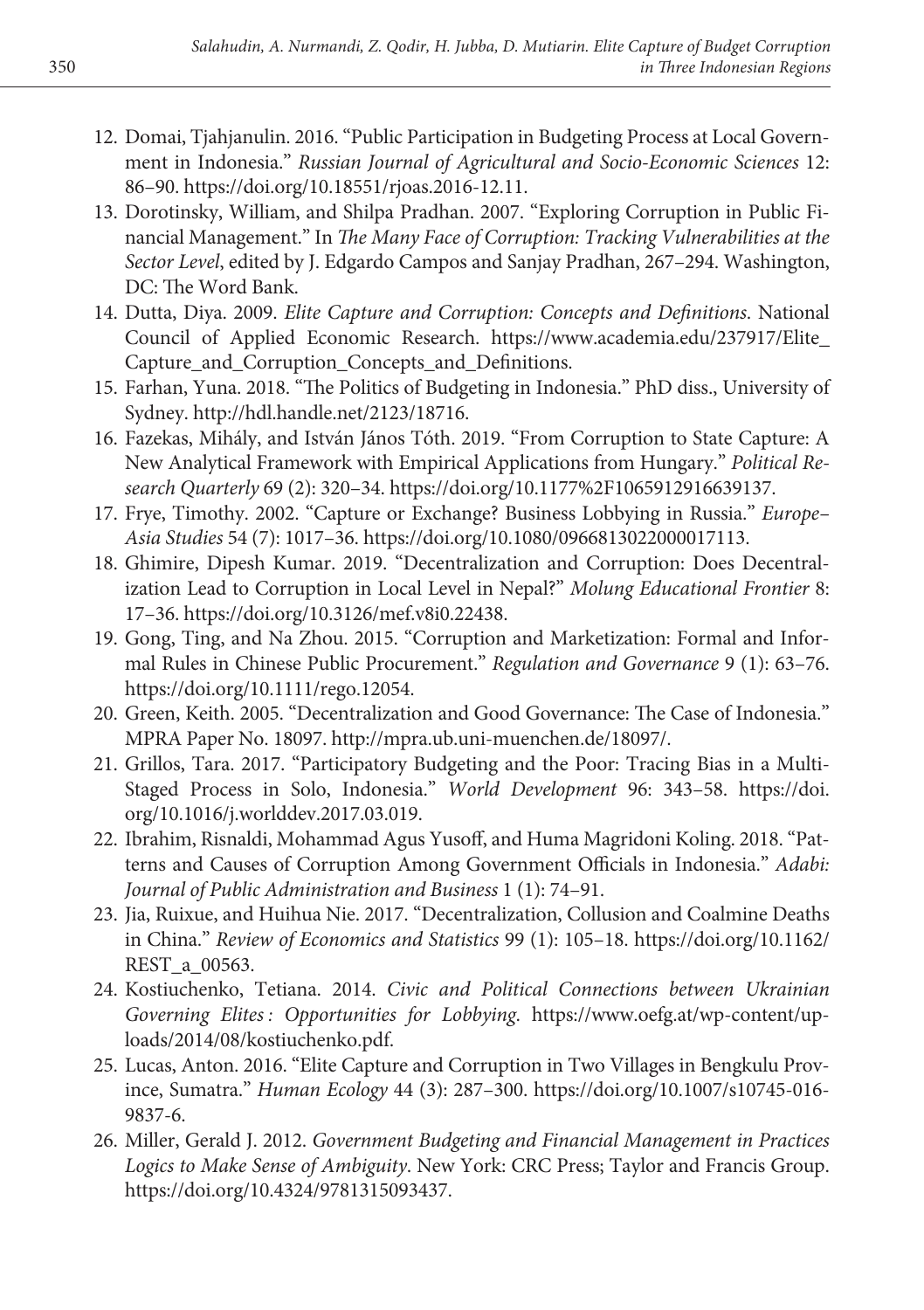- 27. Montambeault, Françoise, and Camille Goirand. 2016. "Between Collective Action and Individual Appropriation: The Informal Dimensions of Participatory Budgeting in Recife, Brazil." *Politics and Society* 44 (1): 143–71. https://doi. org/10.1177/0032329215617467.
- 28. Nurmandi, Achmad. 2017. "Local Politics's Effect on Local E\_Procurement: A Study in Three Indonesian Local Governments." *Advances in Social Sciences Research Journal* 4 (16). https://doi.org/10.14738/assrj.416.3630.
- 29. Pranab K. Rifai, Ahmad, Nina Asterina, and Rizqa Hidayani. 2016. *Making All Voices Count: Improving the Transparency, Inclusivity and Impact of Participatory Budgeting in Indonesian Cities*. Yayasan: Kota Kita. https://opendocs.ids.ac.uk/opendocs/handle/20.500.12413/12966.
- 30. Rubin, Trene S. 2019. *The Politics of Public Budgeting: Getting and Spending, Borrowing and Balancing*, 9th edition. CQ Press.
- 31. Rumbul, Rebecca, Alex Parsons, and Jen Bramley. 2018. "Elite Capture and Co-Optation in Participatory Budgeting in Mexico City." In *Electronic Participation. ePart 2018. Lecture Notes in Computer Science, Vol. 11021*, edited by N. Edelmann, P. Parycek, G. Misuraca, P. Panagiotopoulos, Y. Charalabidis, and S. Virkar, 88–99. Springer International Publishing. https://doi.org/10.1007/978-3-319-98578-7\_8.
- 32. Santiso, Carlos. 2005. "Budget Institutions and Fiscal Responsibility: Parliaments and the Political Economy of the Budget Process." *SSRN Electronis Journal*. https://doi. org/10.2139/ssrn.657663.
- 33. Sarwono, Aris E., Rahmawati Rahmawati, Y. Anni Aryani, and Agung Nur Probohudono. 2018. "Factors Affecting Corruption in Indonesia: Study on Local Government in Indonesia." *Indonesian Journal of Sustainability Accounting and Management* 2 (2): 79–89. https://doi.org/10.28992/ijsam.v2i2.41.
- 34. Shah, Anwar. 2006. "Corruption and Decentralized Public Governance." *World Bank Policy Research Working Paper No. 3824*. https://ssrn.com/abstract=877331.
- 35. Sheely, Ryan. 2015. "Mobilization, Participatory Planning Institutions, and Elite Capture: Evidence from a Field Experiment in Rural Kenya." *World Development* 67: 251– 66. https://doi.org/10.1016/j.worlddev.2014.10.024.
- 36. Sidel, John T. 2016. "Bossism and Democracy in the Philippines, Thailand and Indonesia: Towards an Alternative Framework for the Study of 'Local Strongmen'." In *Politicising Democracy: The New Local Politics of Democratisation*, edited by John Harriss, Kristian Stokke, and Olle Törnquist, 51–74. https://doi.org/10.1057/9780230502802\_3.
- 37. Slater, Dan. 2006. The Ironies of Instability in Indonesia. Social Analysis 50 (1): 208–13. https://doi.org/10.3167/015597706780886067.
- 38. Suprayitno, Bambang, and Rimawan Pradiptyo. 2017. "Fiscal Decentralization and Corruption: The Facts in Regional Autonomy in Indonesia." *Journal of Advanced Research in Law and Economics* 8 (5): 1467–83.
- 39. Tans, Ryan G. 2011. "Mafias, Machines and Mobilization: The Sources of Local Power in Three Districts in North Sumatra, Indonesia." Master's thesis, National University of Singapore. ScholarBank@NUS Repository. http://scholarbank.nus.edu.sg/handle/10635/29543.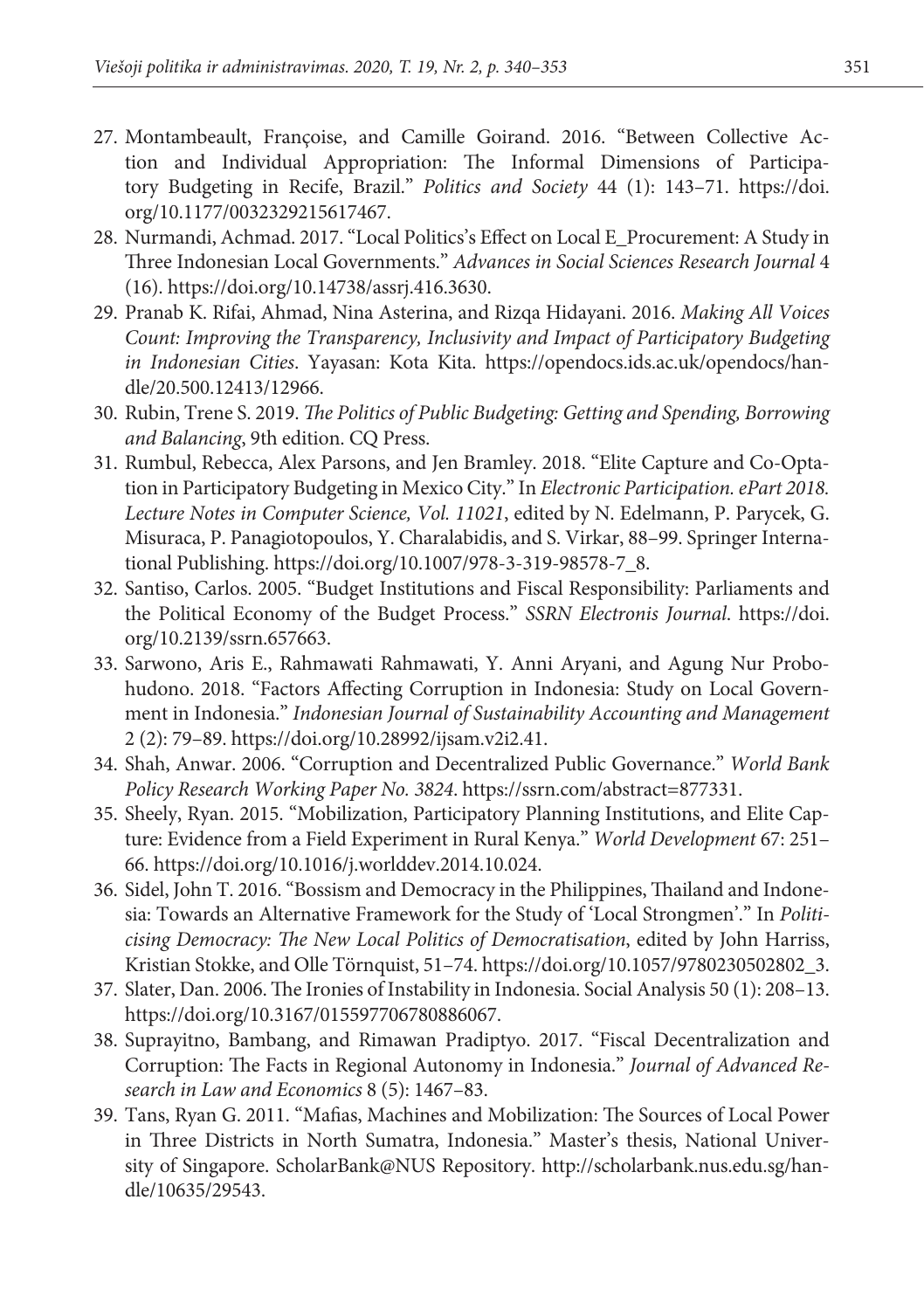- 40. Tans, Ryan G. 2012. *Mobilizing Resources, Building Coalitions: Local Power in Indonesia*. Policy Studies, No. 64. Honolulu: East-West Center.
- 41. Thurmaier, Kurt M., and Katherine G. Willoughby. 2001. *Policy and Politics in State Budgeting*. New York: Routledge. https://doi.org/10.4324/9781315701721.
- 42. Trantidis, Aris, and Vasiliki Tsagkroni. 2017. "Clientelism and Corruption : Institutional Adaptation of State Capture Strategies in View of Resource Scarcity in Greece." *The British Journal of Politics and International Relations* 19 (2): 263–81. https://doi. org/10.1177/1369148117700658.
- 43. Waheduzzaman, Wahed, Sharif As-saber, and Mohotaj Binte Hamid. 2018. "Elite Capture of Local Participatory Governance." *Policy & Politics* 46 (4): 645–62(18). https:// doi.org/10.1332/030557318X15296526896531.
- 44. Wong, Sam. 2010. "Elite Capture or Capture Elites? Lessons from the 'Counter-Elite' and 'Co-Opt-Elite' Approaches in Bangladesh and Ghana." World Institute for Development Economic Research (UNU-WIDER), Working Paper 82/2010.
- 45. Yandra, Alexsander, Sri Roserdevi Nasution, Harsini Harsini, and Ismail Suardi Wekke. 2018. "Mainstreaming Regional Budget (APBD): Issues and Challenges in Riau Province in 2015." *Politik Indonesia: Indonesian Political Science Review* 3 (1): 1–18. https:// doi.org/10.15294/jpi.v3i1.11510.

Salahudin, Achmad Nurmandi, Zuli Qodir, Hasse Jubba, Dyah Mutiarin

# **KORUPCINĖ ELITO ĮTAKA BIUDŽETO PRIĖMIMUI TRIJUOSE INDONEZIJOS REGIONUOSE**

### Anotacija

Šiame darbe nagrinėjami korupcijos modeliai ir tinklai Malang mieste, Malang provincijoje ir Batu mieste, Indonezijoje. Taikant kokybinę analizę, darbe nagrinėjami Indonezijos Aukščiausiojo Teismo antriniai duomenys bei penkių populiariausių ir patikimiausių žiniasklaidos šaltinių duomenys apie korupciją šalyje. Duomenims analizuoti buvo naudojamas "Nvivo 12 Plus" bei "Ncapture" funkcija, kurios pagalba buvo tiriami bylų katalogai ir internetinės žiniasklaidos svetainės.

Kryžminės lentelės analizė buvo naudojama mazgų analizei ir lentelių sudarymui, o grupinė analizė buvo naudojama korupcijos modeliams ir tinklams apibūdinti. Šiuo tyrimu nustatyta, kad biudžeto korupcija Malango mieste, Malango provincijoje ir Batu mieste įvyko planuojant ir vykdant biudžeto politiką, piktnaudžiaujant valdžia, kyšininkaujant, derybomis, per projekto mokesčių ir lėšų rinkimo veiklą. Korupcija šiuose trijuose regionuose apėmė elito grupes: regionų lyderius, biurokratus, verslininkus ir politines bendruomenes. Tolesniuose tyrimuose turėtų būti taikomi mišrūs metodai ir politinio tinklo požiūris.